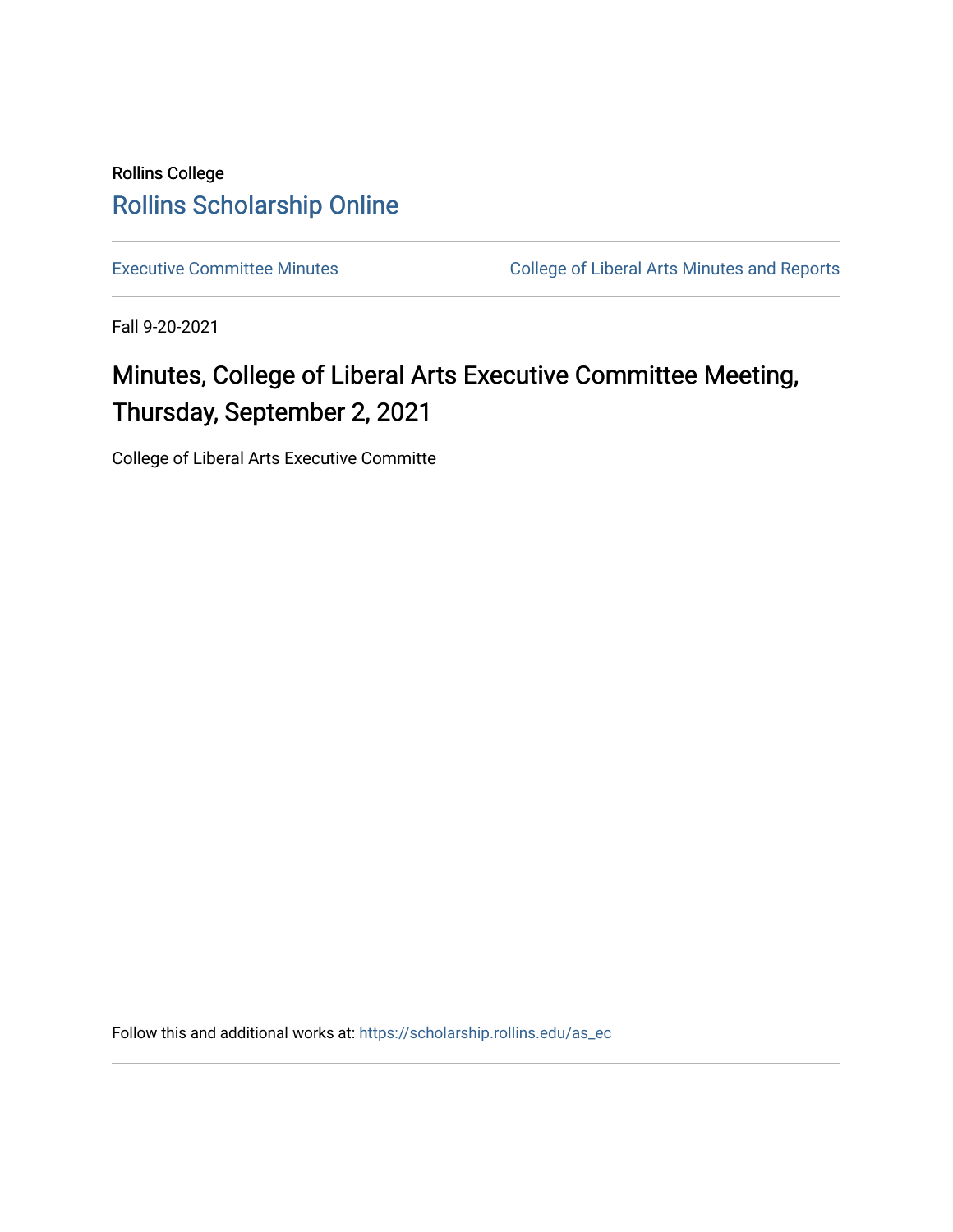

#### **EXECUTIVE COMMITTEE MEETING**

# **September 2, 2021 Agenda**

#### 12:30 p.m. in KWR 340

- I. Approval of Minutes from August 26, 2021, meeting
- II. Announcements
	- a. Faculty Governance Position Updates
	- b. 128 Discussion Updates
- III. Business
	- a. Self-Designed Minor Guidelines
	- b. Holt Dance Minor Closure
	- c. Revised FSAR Questions
	- d. Proposal for Senior Lecturers
	- e. Proposed Changes to SLC Handbook and SHIP Grant Program
- IV. Committee Reports
	- a. Curriculum Committee
	- b. Faculty Affairs Committee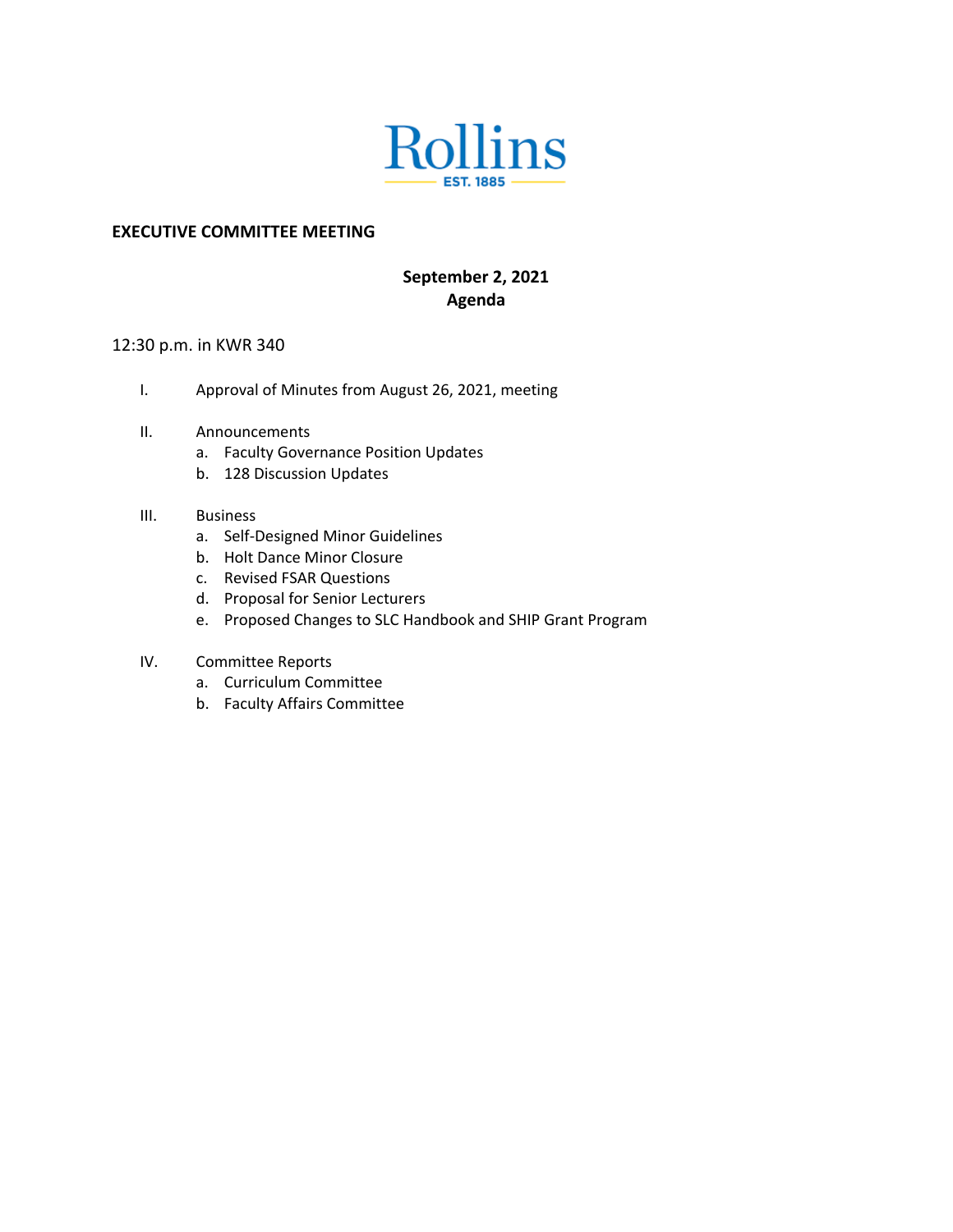

# **EXECUTIVE COMMITTEE MEETING August 26, 2021 Minutes**

#### **PRESENT**

Missy Barnes, Jennifer Cavenaugh, Rosana Diaz-Zambrana, Daniel Elliott, Hannah Ewing, Ashley Kistler, Karla Knight, Richard Lewin, Julia Maskivker, Jana Mathews, Jennifer Queen, Jamey Ray, Rob Sanders, Susan Rundell Singer, Anne Stone

Guests: Gloria Cook (for CC), Robin Gerchman

Excused: Jill Jones

#### **CALL TO ORDER**

Jana Mathews called the meeting to order at 12:30 P.M.

#### **APPROVAL OF MINUTES FROM AUGUST 26, 2021, EC MEETING**

Barnes made a motion to approve the minutes from the August 26, 2021, EC Meeting. Stone seconded the motion. Motion passed unanimously.

#### **ANNOUNCEMENTS**

#### **Faculty Governance Position Updates**

Jana Mathews

All vacant governance positions have been covered and the ballot will go out today.

#### **128 Discussion Updates**

Jana Mathews

Mathews thanked representatives for scheduling 128 discussions with their divisions and asked that they reinforce to faculty that a final decision has not been made. The conversation will continue this semester through open forums, and faculty will have the opportunity to offer input.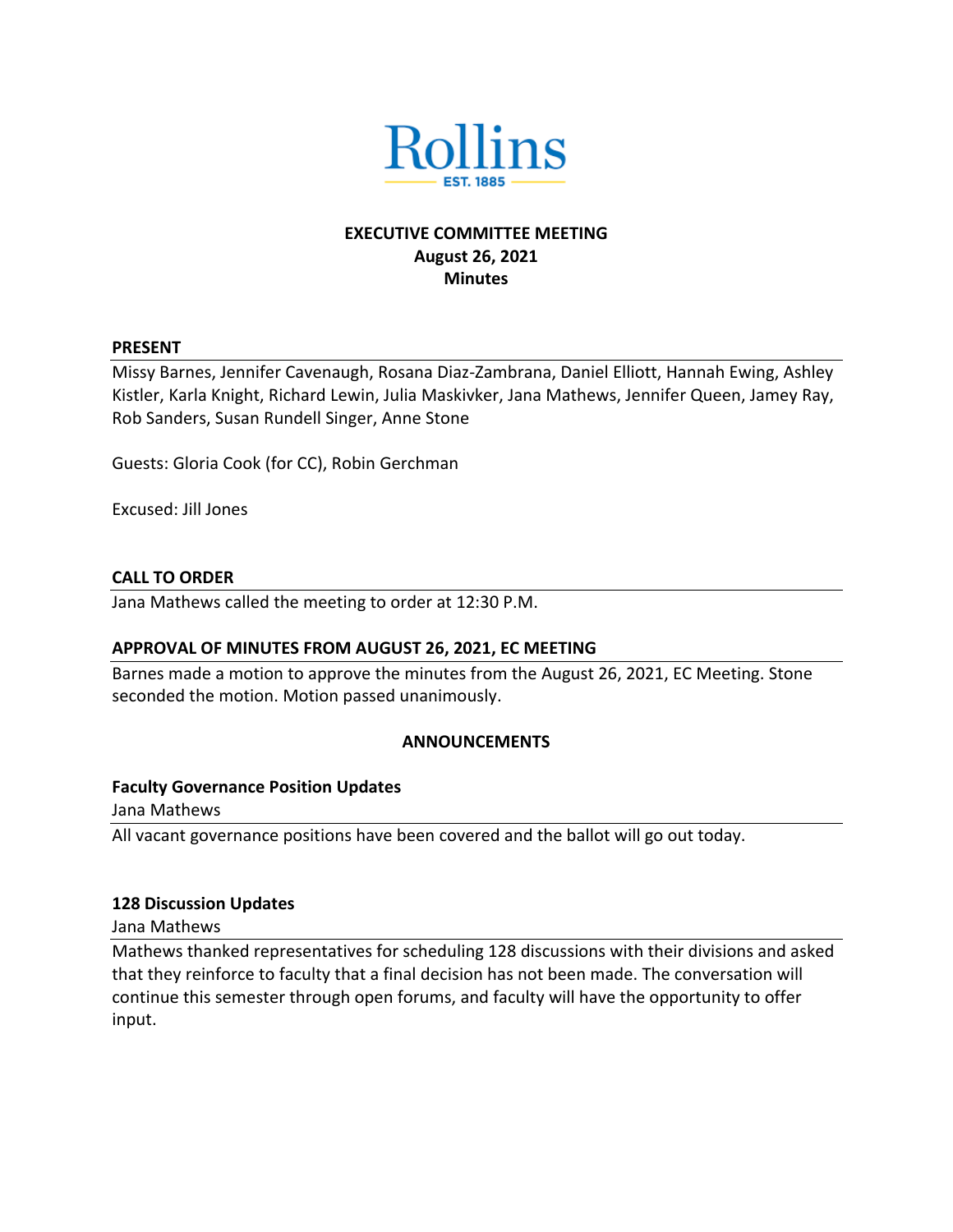#### **BUSINESS**

#### **Self-Designed Minor Guidelines**

ATTACHMENT #1 Ashley Kistler

Last spring a group of students applied for a self-designed minor in Chinese. Curriculum Committee (CC) modified our existing self-designed major to encompass the requirements of a minor and approved adding this option to our curriculum. The proposal never made it on the Executive Committee (EC) agenda and was not passed by the faculty; however, it was inadvertently posted on the Registrar's website.

#### **Discussion**

All those reviewed last year were Chinese language minors. The rationale was that we don't offer a Chinese minor and we don't have the faculty to staff a minor. A self-designed Chinese minor does not follow the guideline that self-designed programs typically include 2-3 different disciplines.

We've often denied requests for self-designed majors because, upon review, we find that students could accomplish the same thing with existing majors and minors.

If we have a lot of students who want a Chinese minor, we should look at how we can staff that program.

Q: Is there a way to better leverage rFLA and shape their gen ed towards a problem that interests them?

Q: The advising piece is a concern. How much extra uncompensated work will this put on faculty and how many faculty will be trained to help design a minor, even if it's in their own program?

Q: What if a self-designed minor had to be focused on a research question and included a thesis?

A: This could cause stress on students and faculty to manage the theses, particularly for students who must complete a thesis for honors in the major.

Q: What is the purpose of a minor?

A: For many students it's about receiving recognition for what they study when it doesn't fall into established minors. They would receive something tangible that says "I did this" rather than just a list of classes on a transcript.

A: As an advisor I have written letters that explain a student has fulfilled the equivalent of a minor. Letters of recommendation are more meaningful than one line on a transcript that says you completed this minor.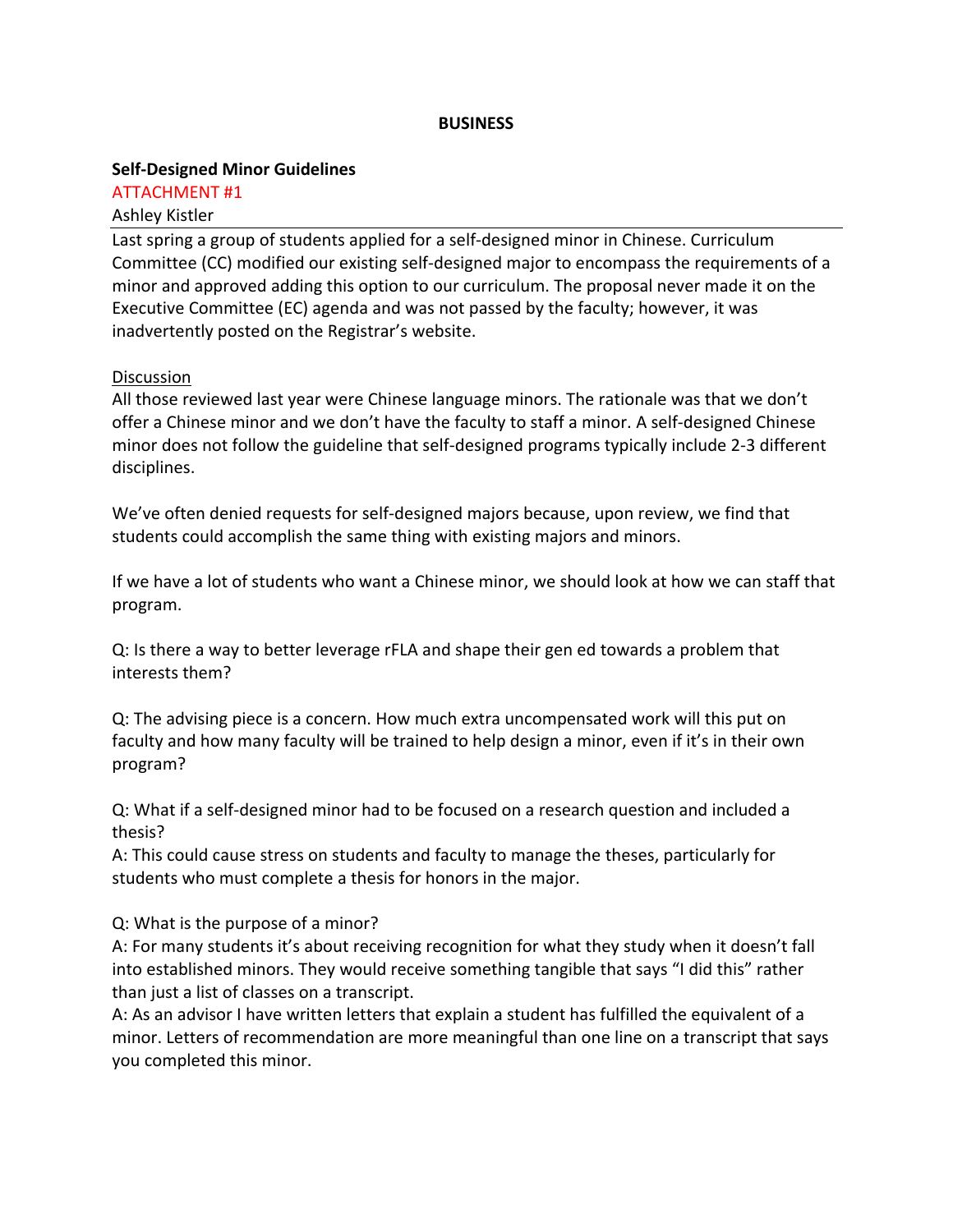A: Often resumes are looked at over a 7-second period and pinpoint specific words that are attractive to that company, so that one line could be the difference between getting an interview or not.

A: There are ways to bring those words into your resume without having the degree.

Lewin made a motion to return the proposal to the Curriculum Committee to collaborate with the Student Government Association on a solution. Barnes seconded the motion. Motion passed unanimously. The language will be removed from the Registrar's website.

#### **Holt Dance Minor Closure**

## ATTACHMENT #2

Robin Gerchman

There has been very little activity or interest in the dance minor in Holt for the past ten years, so we are proposing to close the program in the Holt School.

Q: Is there a general education indicator that we could attach to these courses in Holt? A: There was, but it has been suspended.

Barnes made a motion to close the Dance Minor in the Holt School. Lewin seconded the motion. Motion passed unanimously.

#### **Revised FSAR Questions**

#### ATTACHMENT #3

#### Missy Barnes

Last year a sub-committee of the Faculty Affairs Committee (FAC) discussed the onerous nature of the FSAR and suggestions for streamlining the document. They also asked who uses the information and suggested we include a section about mentoring.

Q: What purpose does the FSAR serve from an institutional standpoint?

A: It was used when we had merit pay and we do want to encourage self-reflection.

A: If the FSAR doesn't serve an institutional purpose, can we radically cut the document down to just the information that is used?

A: Best practices dictate that we ask faculty to reflect.

The FSAR needs to state a purpose and goal, best practices, and self-reflection. If you're just using it to pull data, that is not self-reflection. The Dean's Office does not have time to read and respond to every submission, and faculty feel they are submitting this information to a black hole.

Feedback is an important part of self-reflection. Perhaps we can decouple the bibliographic information from the reflection piece to make it more manageable.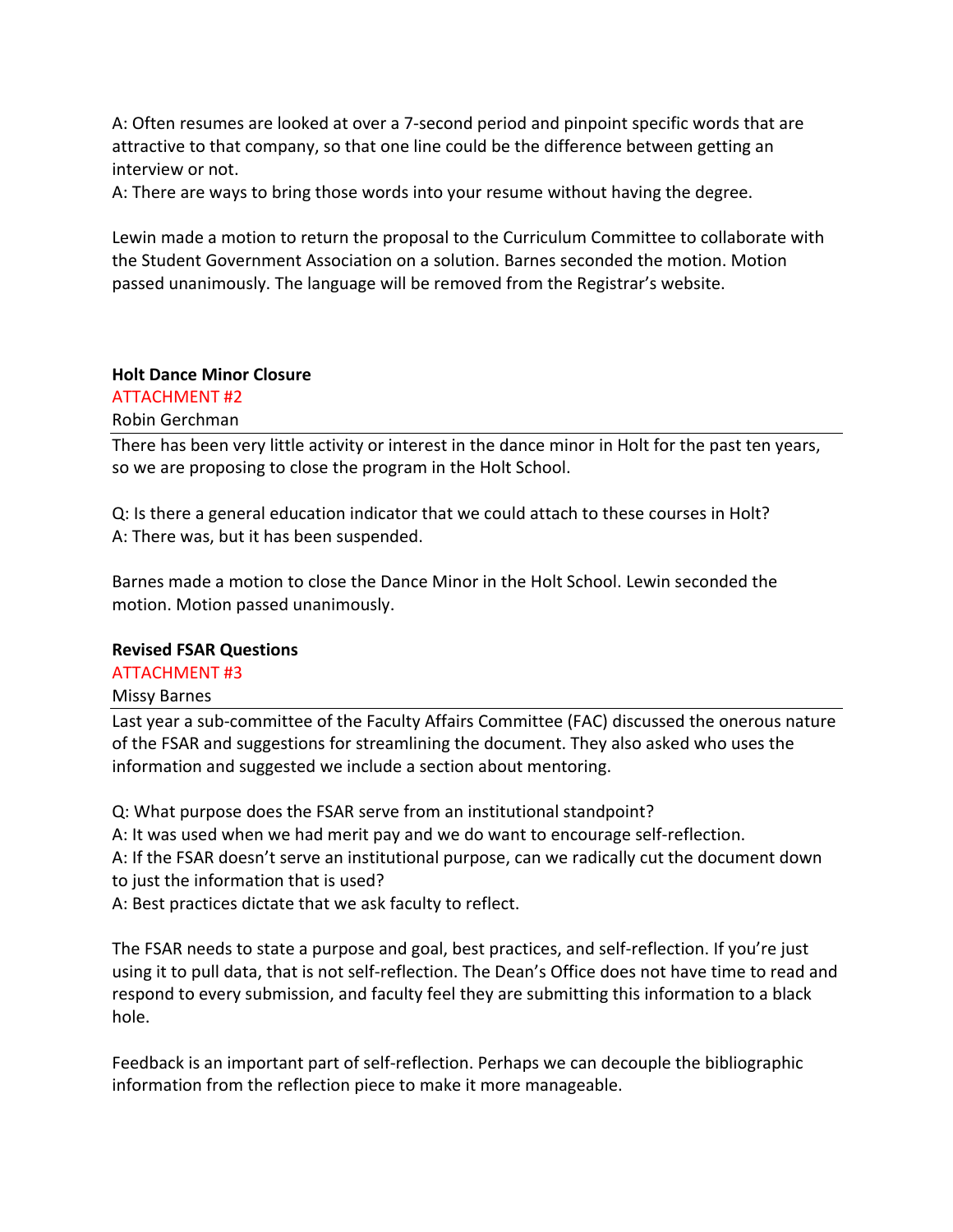Barnes made a motion to have EC take up this issue and work on additional revisions. Ray seconded the motion. Motion passed unanimously. Mathews will organize the tasks that need to be completed and bring this to a future EC meeting.

#### **Proposal for Senior Lecturers**

ATTACHMENT #4

#### Jana Mathews

This proposal has gone to the faculty twice for vote. Both times we were unable to achieve quorum with an electronic vote.

Queen made a motion that we bring this forward to our next face-to-face faculty meeting. Lewin seconded the motion. Motion passed unanimously.

# **Proposed Changes to SLC Handbook and SHIP Grant Program**

ATTACHMENT #5 Jana Mathews This item was tabled to the next meeting.

Cook made a motion to adjourn. Stone seconded the motion. The meeting adjourned at 1:40 p.m.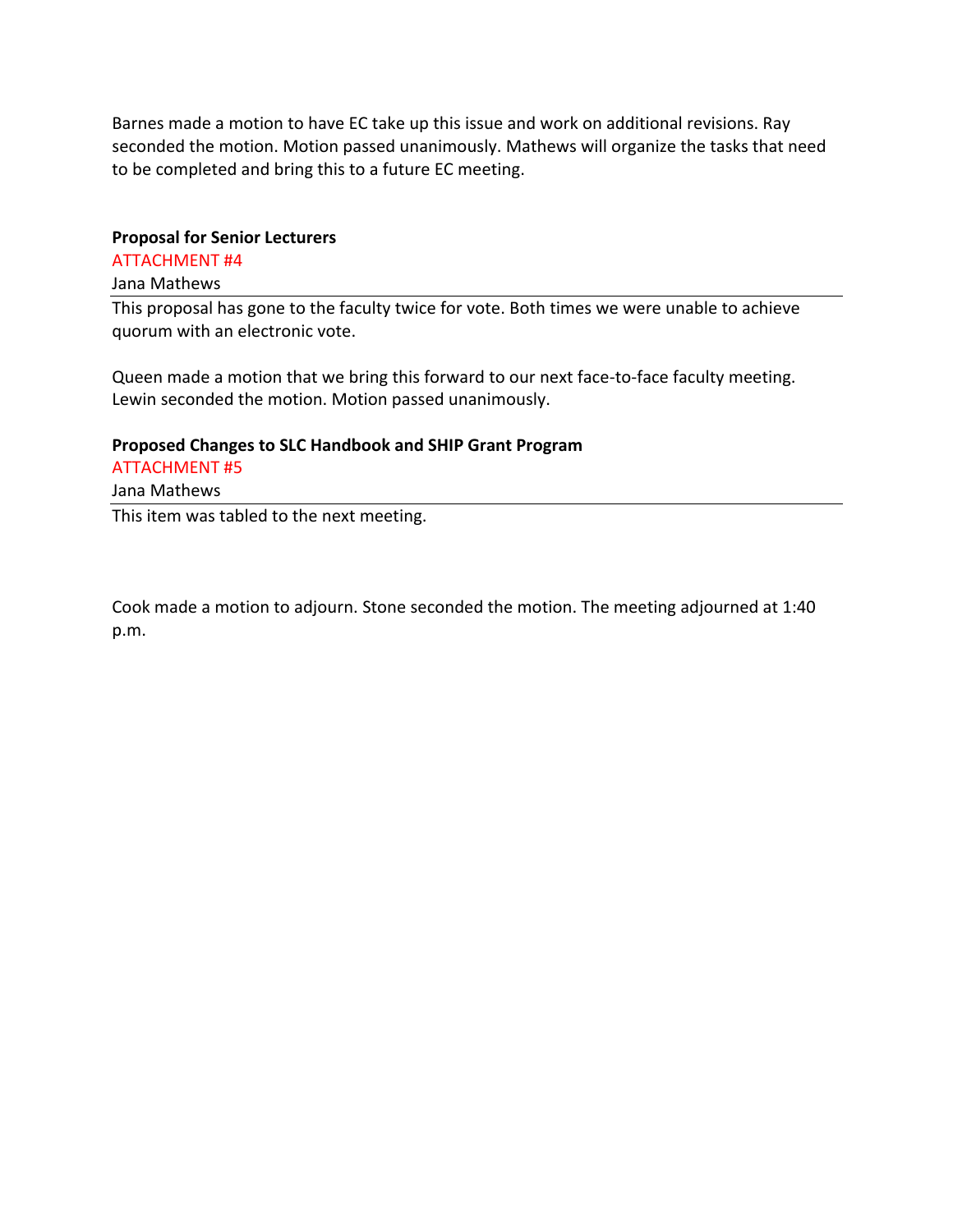#### **SELF-DESIGNED Minor**

Self-Designed minor is intended for students who have developed a unique area of interest that lies outside existing major or minor programs. The proposed minor must have a coherent theme or topic. Typically this program will integrate two to three traditional disciplines.

#### **Guidelines for Submission of a Self-Designed Minor Proposal**

1. Students choose at least one sponsoring faculty advisor to oversee and guide them in developing the coursework to be completed for the minor. The sponsor also serves as an advocate in the approval process.

2. The proposal must include a list of courses, all related to and converging on the theme of the proposed minor.

3. The program must be at least twenty-four (24) semester hours (including the senior project) in length, of which twelve (12) semester hours must be at the 300 level or above.

4. Students may not declare more than one self-designed minor.

The self-designed minor proposal must be submitted to the Associate Dean of Academics for approval prior to registration of the first semester of the senior year. The Associate Dean then submits the proposal to the Curriculum Committee for final approval. An Amendment Form must be submitted to approve any changes from the original proposal.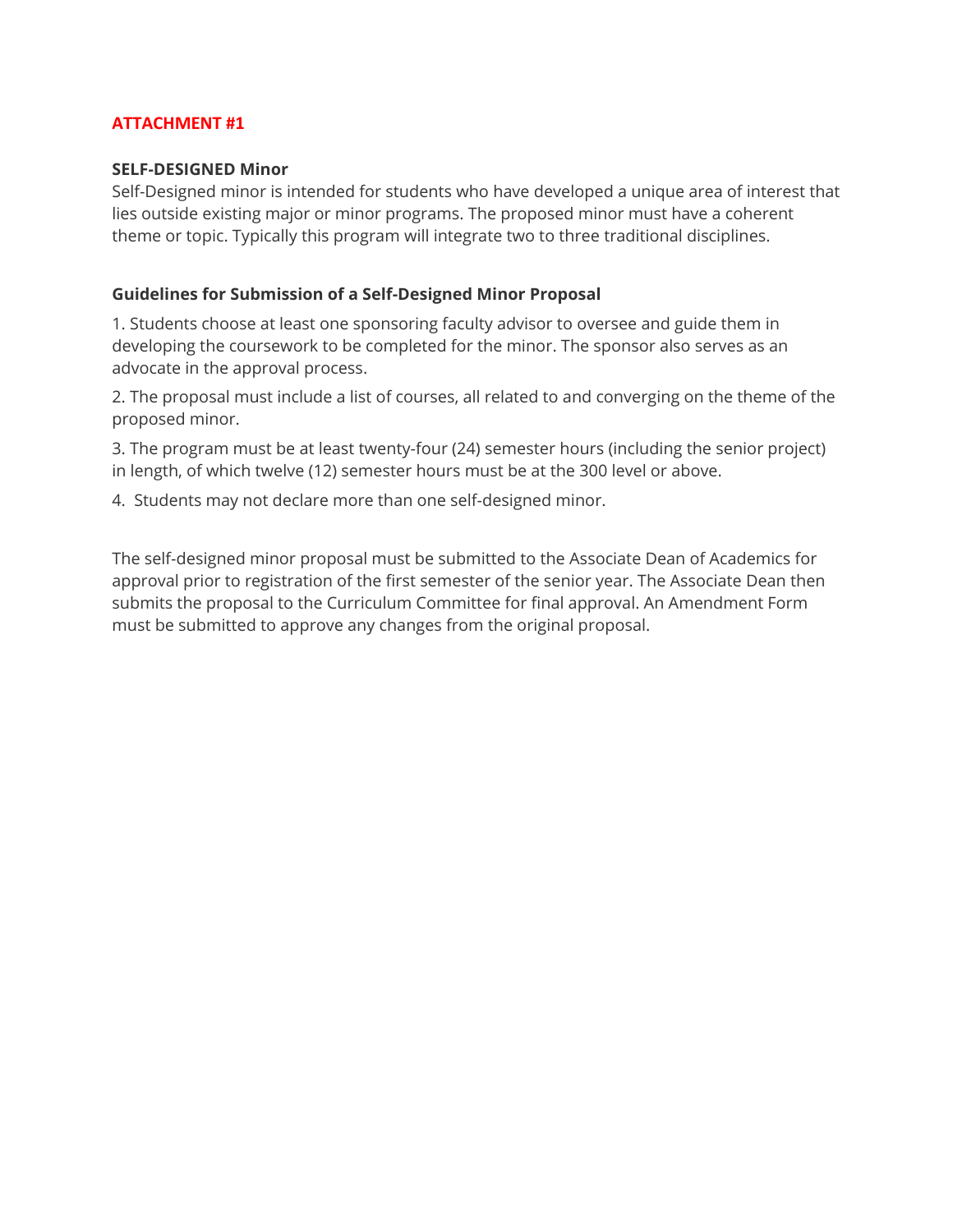

# Academic Program Hiatus | Closure Information Sheet

Programs being placed on enrollment hiatus (not accepting new students) or discontinued.

A Teach-Out Plan must be completed and attached to this information sheet.

| <b>Program Name</b>                                                             | Dance Program                                                                                                                                |
|---------------------------------------------------------------------------------|----------------------------------------------------------------------------------------------------------------------------------------------|
| <b>College</b>                                                                  | <b>Hamilton Holt</b>                                                                                                                         |
| <b>Department or</b><br>Program                                                 | CLA Theatre and Dance Department                                                                                                             |
| Contact(s),<br>E-mail, Phone                                                    | Robin Gerchman * rgerchman@rollins.edu * 610-216-7024                                                                                        |
| <b>Type of Program</b>                                                          | Minor                                                                                                                                        |
| Level                                                                           | Undergraduate                                                                                                                                |
| <b>Credit or</b><br><b>Non-Credit</b>                                           | Credit                                                                                                                                       |
| <b>Total Program</b><br><b>Credit Hours</b>                                     | 38 Credit Hours for Total Program                                                                                                            |
| <b>Effective Date</b>                                                           | Spring 2021                                                                                                                                  |
| Location(s) of<br><b>Instruction</b>                                            | Annie Russell Dance Studio                                                                                                                   |
| <b>Enrollment</b><br><b>History</b><br>(Most recent 10<br>Years)                | 3 enrolled in the Dance Minor since Fall 2017. All graduated in Spring 2019.<br>Currently there are no students enrolled in the dance minor. |
| <b>Rationale for</b><br><b>Hiatus   Closure</b>                                 | Data shows a lack of enrollment over the past 10 years                                                                                       |
| <b>Number of</b><br><b>Enrolled Students</b><br><b>Subject to Teach-</b><br>Out | $\mathbf 0$                                                                                                                                  |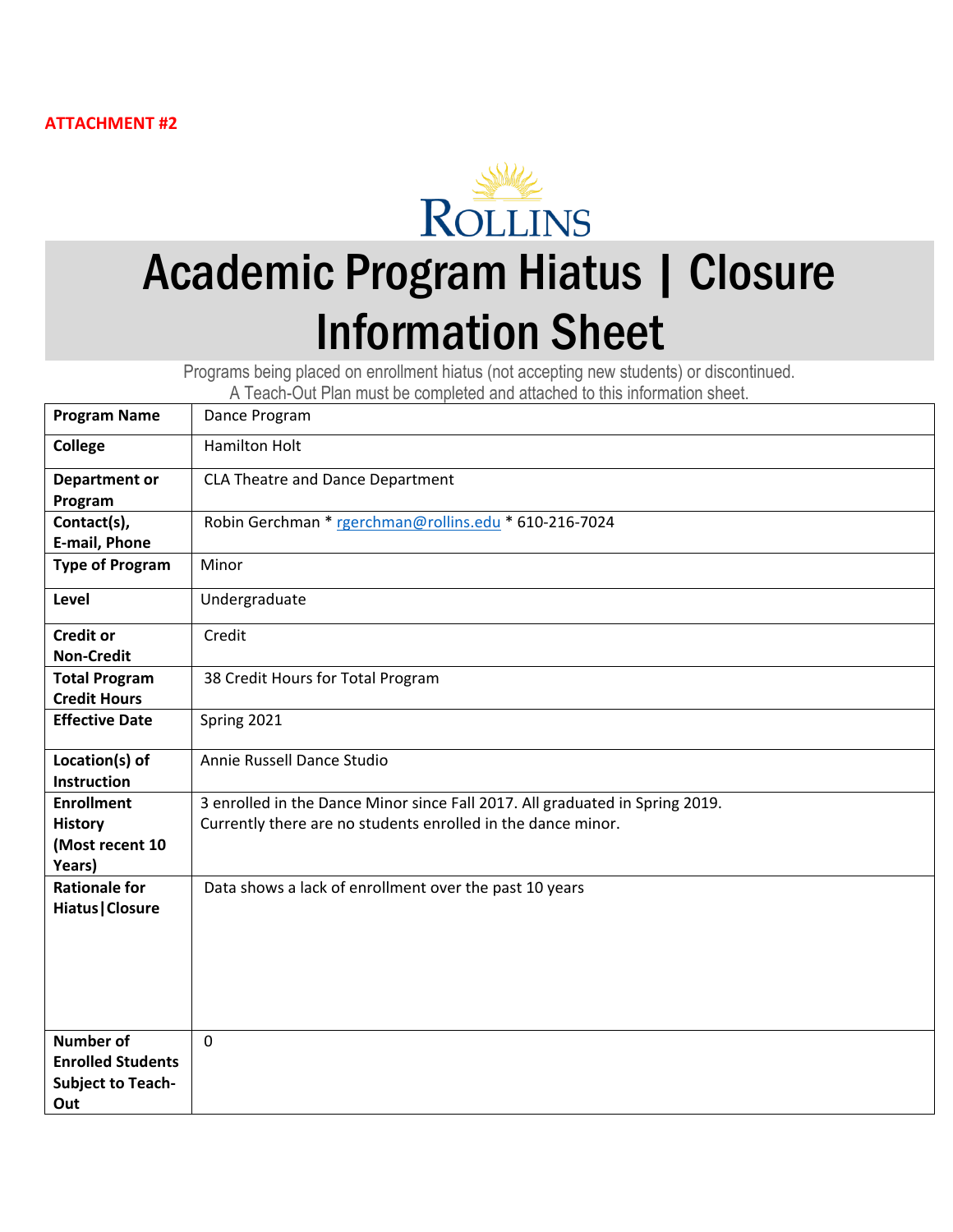| Resource                | N/A |
|-------------------------|-----|
| <b>Requirements for</b> |     |
| Teach-Out and/or        |     |
| <b>Faculty</b>          |     |
| Reassignment            |     |
| <b>Plans</b>            |     |

| <b>REVIEWS-APPROVALS</b>                                                                                      |           |                                         |      |            |
|---------------------------------------------------------------------------------------------------------------|-----------|-----------------------------------------|------|------------|
| <b>Department Chair</b>                                                                                       | Signature | Kevin E. Griffin (electronic signature) | Date | 02/23/2021 |
| Dean                                                                                                          | Signature | Robert Sanders (electronic signature)   | Date | 2/23/2021  |
| <b>VPAA   Provost</b>                                                                                         | Signature | <u> Www. Rundell Winger</u>             | Date | 2/23/2021  |
| <b>Faculty Governance</b>                                                                                     |           |                                         |      |            |
| <b>Curriculum Comm</b>                                                                                        | Signature | Matten Holoic                           | Date | 3/2/2021   |
| <b>Executive Comm</b>                                                                                         | Signature |                                         | Date |            |
| <b>Other</b>                                                                                                  | Signature |                                         | Date |            |
| <b>Administrative</b><br><b>Council</b> (if financial<br>resources required;<br>completed by<br>VPAA/Provost) | Signature |                                         | Date |            |
| President                                                                                                     | Signature |                                         | Date |            |
| <b>Board of Trustees</b><br>(Notification Only)                                                               | Signature |                                         | Date |            |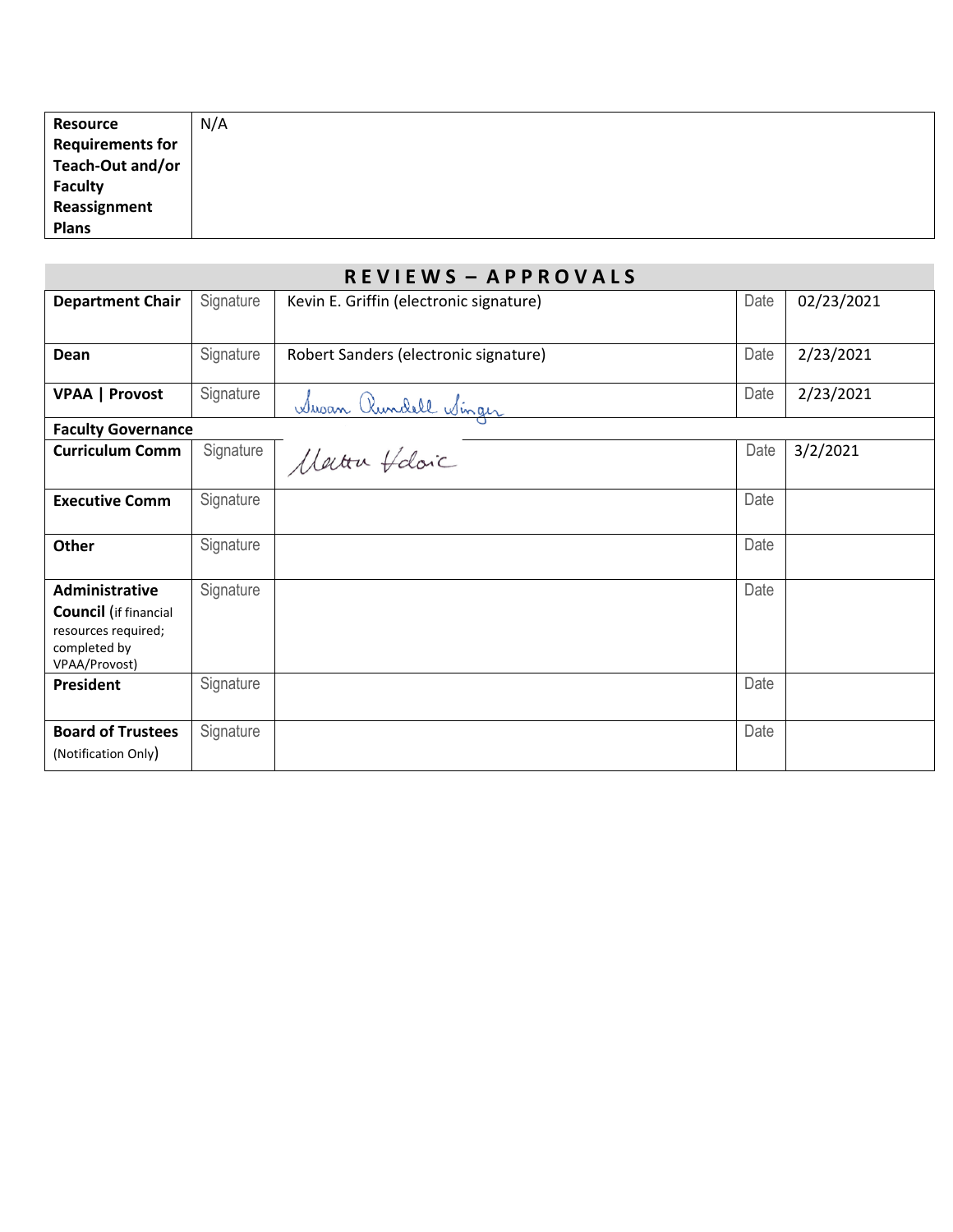#### FACULTY SELF-ASSESSMENT REPORT FOR ACADEMIC YEAR 2019-2020

Name: Date:

Completing the FSAR provides faculty an opportunity to reflect on their past academic year in relation to teaching, scholarship, and service. This information is also used to prepare institutional reports and to update publicity materials. It is filed in your permanent record and therefore needs to be accurate and complete.

Completion of FSAR is required for internal grant eligibility.

## I. TEACHING

| <b>COURSE ASSIGNMENTS</b>                                |                |  |  |  |
|----------------------------------------------------------|----------------|--|--|--|
| <b>Fall 2019</b>                                         |                |  |  |  |
| Dept. & Course # Course Title # of Credits # of Students |                |  |  |  |
|                                                          |                |  |  |  |
|                                                          |                |  |  |  |
|                                                          |                |  |  |  |
|                                                          | <b>Totals:</b> |  |  |  |

| <b>Spring 2020</b>                                       |                |  |
|----------------------------------------------------------|----------------|--|
| Dept. & Course # Course Title # of Credits # of Students |                |  |
|                                                          |                |  |
|                                                          |                |  |
|                                                          | <b>Totals:</b> |  |

| <b>Summer 2020</b>                                                  |                |  |  |  |
|---------------------------------------------------------------------|----------------|--|--|--|
| <b>Dept. &amp; Course # Course Title # of Credits # of Students</b> |                |  |  |  |
|                                                                     | <b>Totals:</b> |  |  |  |

#### **Teaching**

- 1. List your teaching activities for this academic year. You may wish to mention:
	- Awards
	- New Course(s) developed
	- Significant Revisions to a Course
	- Innovative Application of Technology
	- New Teaching Technique

And courses taught for:

● Honors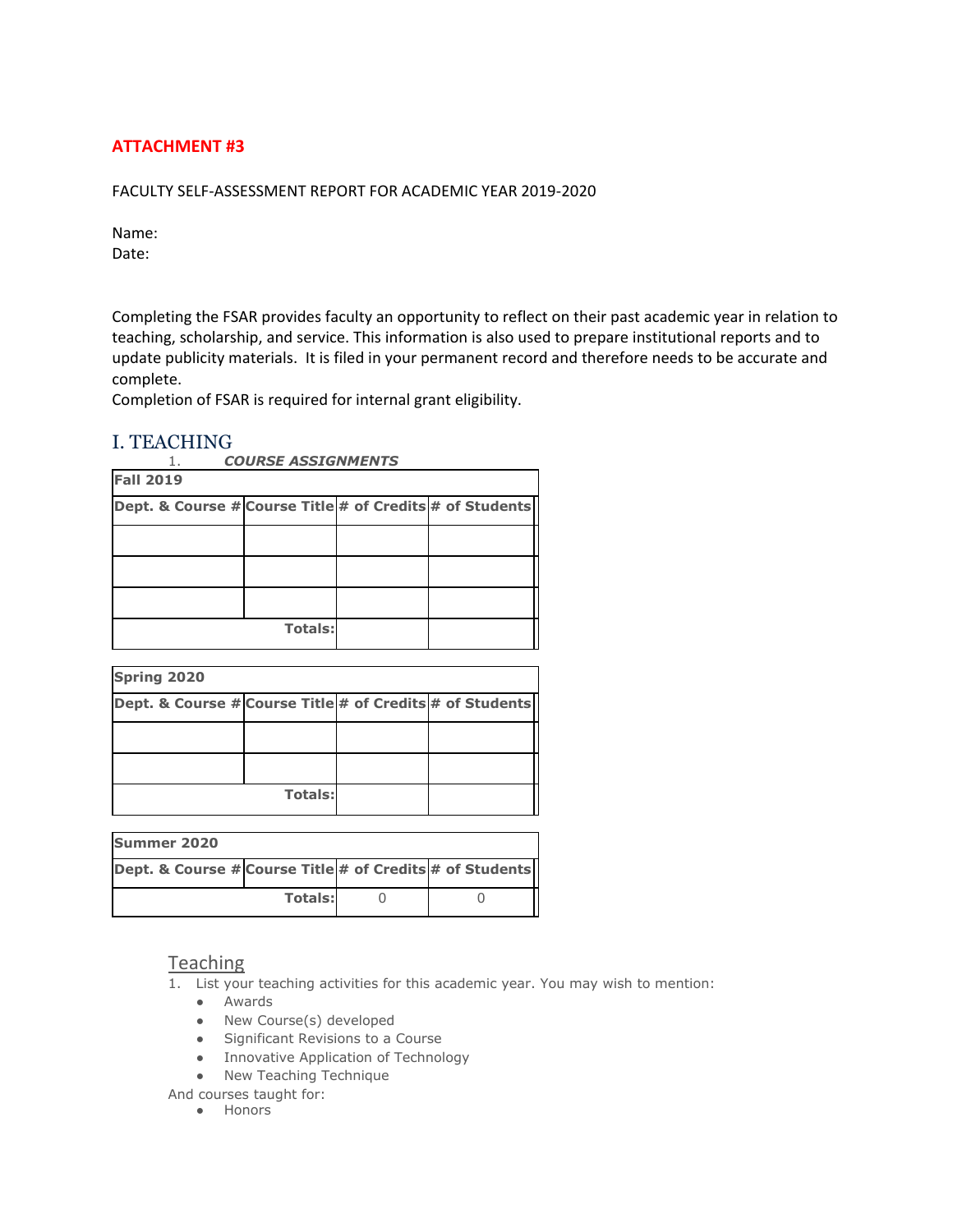- RCC
- General education
- rFLA

COMMENT BOX here with suggested word/character limit (100-200 words)

- 2. Did you lead or participate in:
	- International experience or study abroad
	- Immersion
	- Community engagement or service learning

Please specify your role in these experiences and whether the experience included faculty and/or students.

COMMENT BOX here with suggested word/character limit (100-200 words)

#### *ADVISING*

Academic advising may occur differently across departments. Please comment on your advising activities, including number of advisees per semester, professional development you have undertaken related to advising, and any other relevant aspects.

COMMENT BOX here with suggested word/character limit (100-200 words)

#### *MENTORING*

Describe teaching mentorship activities you have undertaken in addition to those above, such as mentoring students or working with colleagues.

COMMENT BOX here with suggested word/character limit (100-200 words)

#### II. SCHOLARLY ACTIVITIES

**With full bibliographic detail,** please list all refereed journal articles, other print publications, electronic publications, artistic performances/presentations, presentations at national and local meetings or competitions, or media appearances/interviews for the **academic year.**

**Publications, Performances (drama, literary readings), Exhibitions (art), Musical Performances and/or Recordings, Patents Published or Exhibited, Community-Based Research (e.g., "research that equitably involves community members, organizational representatives, and researchers in all aspects of the research process and in which all partners contribute expertise and share decision making and ownership"), Service-Learning Research in 2019-2020.**

*[In this section we would either have:*

*-a bulleted list of publication types with a single textbox at the end in which to enter reference information, or*

*-The user adds entries by using an "add entry" button, which produces a drop-down list of publication types, along with a text box. They select the relevant publication type from the dropdown, then enter the reference info in the text box. They can then add another entry, which produces another drop-down and text box, etc.* 

**In the text box below please specify which type of publication and include full bibliographic information: author(s), date of publication, title of work, page number range if applicable, place of publication, performance or installation**.

**Publication Types:** 

• **Books**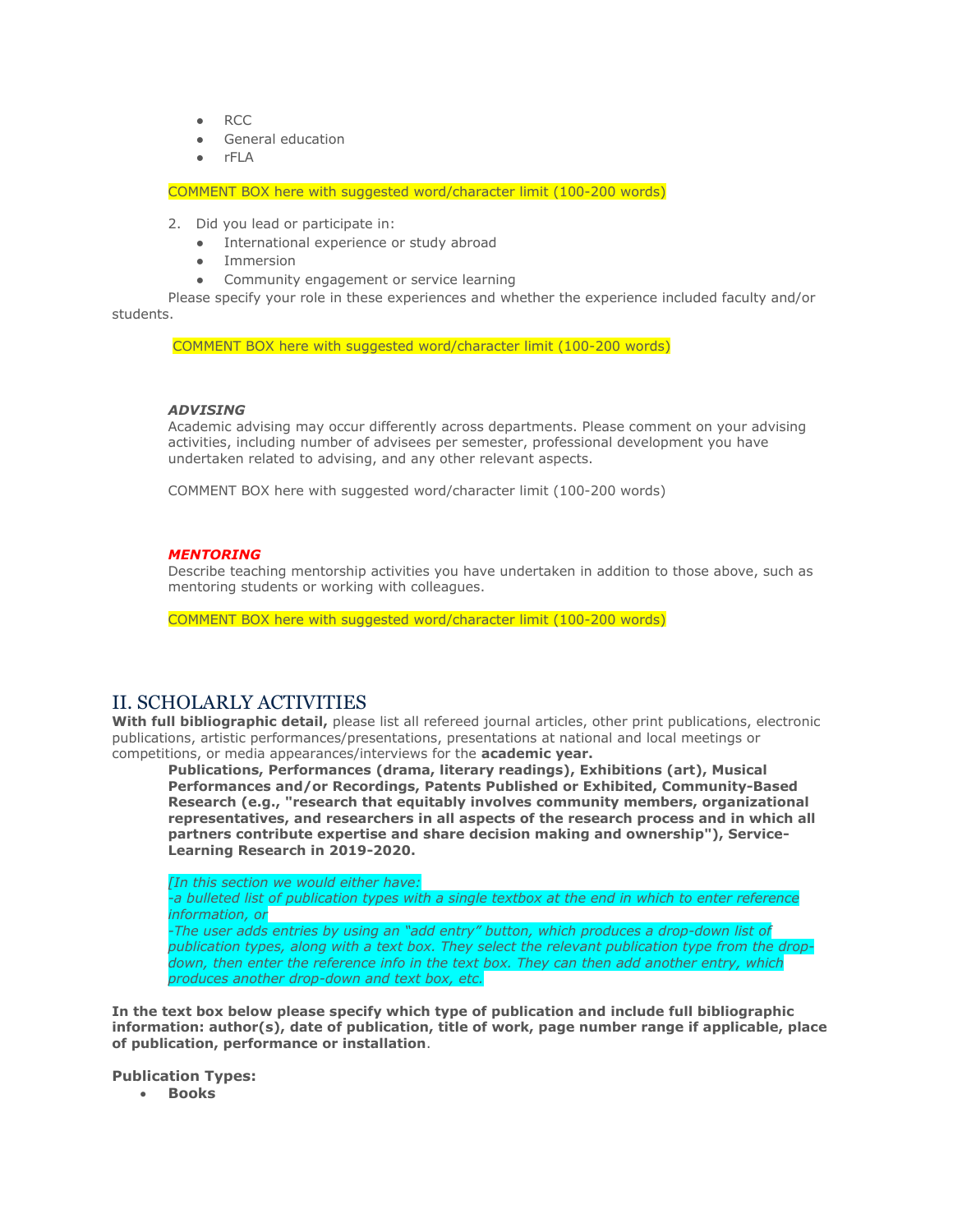- **Single authored books**
- **Co-authored books**
- **Edited books**
- **Articles**
	- **Single authored**
	- **Co-authored**
- **Edited volumes and book reviews**
- **Chapters in books:**
	- **Single author of a chapter in a book**
	- **Co-author of a chapter in a book**
- **Broadcast Productions**
- **Web-based publications**
- **Publications in the Popular Press**
- **Art Exhibitions**
- **Dramatic Productions**
- **Literary Readings**
- **Musical Performances/Recordings**

COMMENT BOX here with no word/character limit (for listing above)

**Presentations at National, State, or Regional Meetings or Lectures Delivered at other Academic Institutions. (note if** related to Community Engagement)

COMMENT BOX here with suggested word/character limit (100-200 words)

**Special Academic Honors Awards and Grants Received in 2019-2020:**

For awards pleas please specify, e.g., Fulbright, Guggenheim, commissioned works/prizes, honorary degrees, etc.)

COMMENT BOX here with suggested word/character limit (100-200 words)

#### **Grants/Contracts:**

- **External grants or contracts awarded in 2019-2020**
- **Internal grants or grant administration**
- **Grant applications submitted**
- **Grant applications not funded**

COMMENT BOX here with suggested word/character limit (100-200 words)

#### **Mentoring**

Describe research mentorship activities you have undertaken in addition to those above, such as mentoring students or working with colleagues.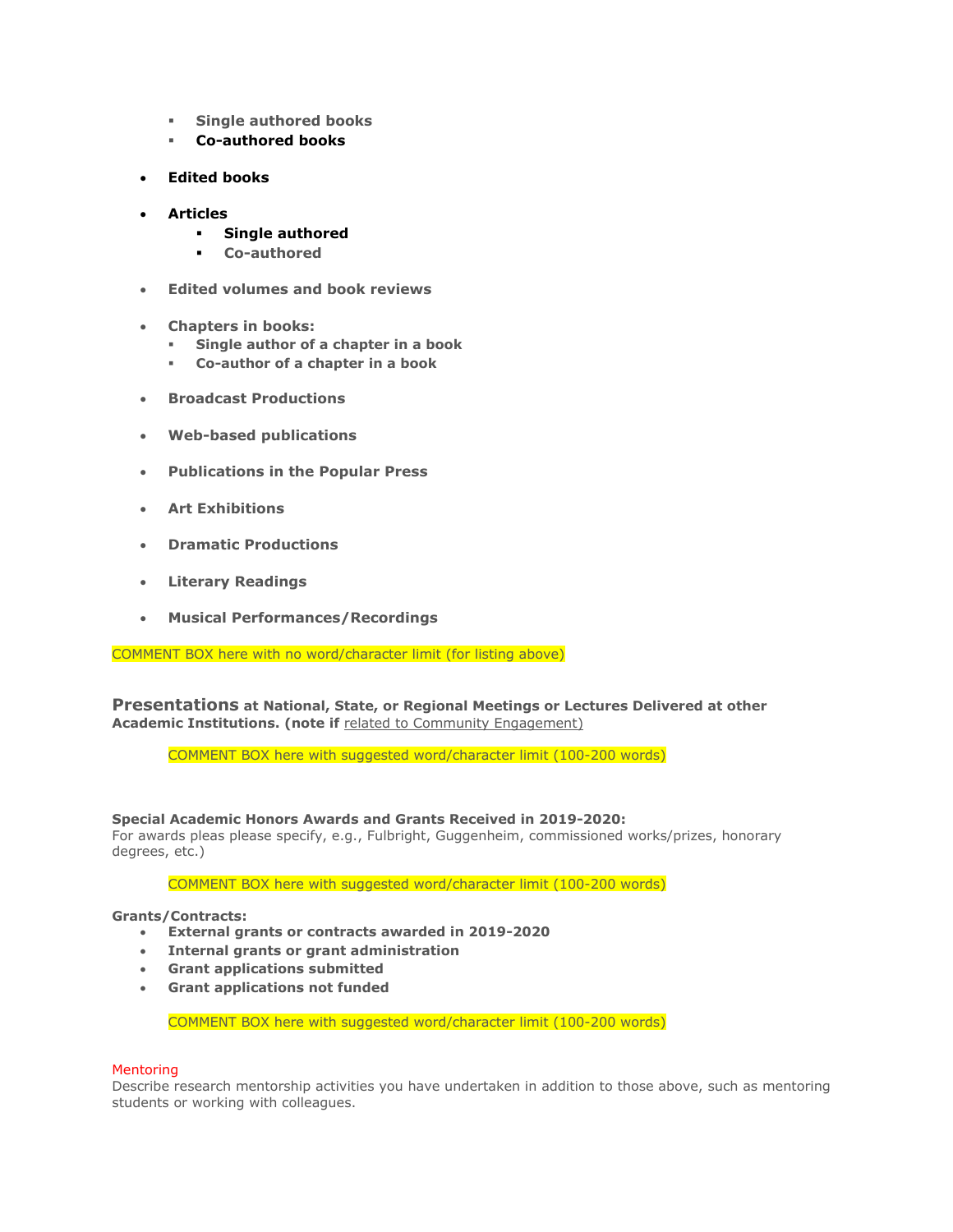COMMENT BOX here with suggested word/character limit (100-200 words)

## III. SERVICE: PROFESSIONAL/COMMUNITY/COLLEGE

**Comment on your activities in which you have provided** *service to the college* **during this academic year.** 

**Examples of college service include:**

- **College governance or committees**
- **Department committees or assignments**
- **Miscellaneous campus activities**

COMMENT BOX here with suggested word/character limit (100-200 words)

**Comment on your activities in which you have provided** *service to your profession* **during this academic year.** 

**Examples of professional service include:**

- **Journal editorships**
- **Service to professional organizations**
	- Committees appointed/elected to, offices held, etc.
- **Conferences organized, association awards/nominations, professional external review activities**

COMMENT BOX here with suggested word/character limit (100-200 words)

**Comment on your activities in which you have provided** *service to the community* **during this academic year.** 

**Examples of community service include:**

- **Boards**
- **Presentations**
- **Workshops**
- **Volunteer work**
- **Awards**

COMMENT BOX here with suggested word/character limit (100-200 words)

#### Mentoring

Describe service mentorship activities you have undertaken in addition to those above, such as mentoring students or working with colleagues.

COMMENT BOX here with suggested word/character limit (100-200 words)

#### *AS YOU LOOK AT YOUR ACCOMPLISHMENTS THIS YEAR, IS THERE ANYTHING FURTHER YOU WANT TO NOTE OR MAKE A PART OF YOUR RECORD?*

COMMENT BOX here with suggested word/character limit (100-200 words or more)

#### IV. GOALS FOR AY 2020-2021

1. **What progress have you made in achieving the goals you set for yourself last year?**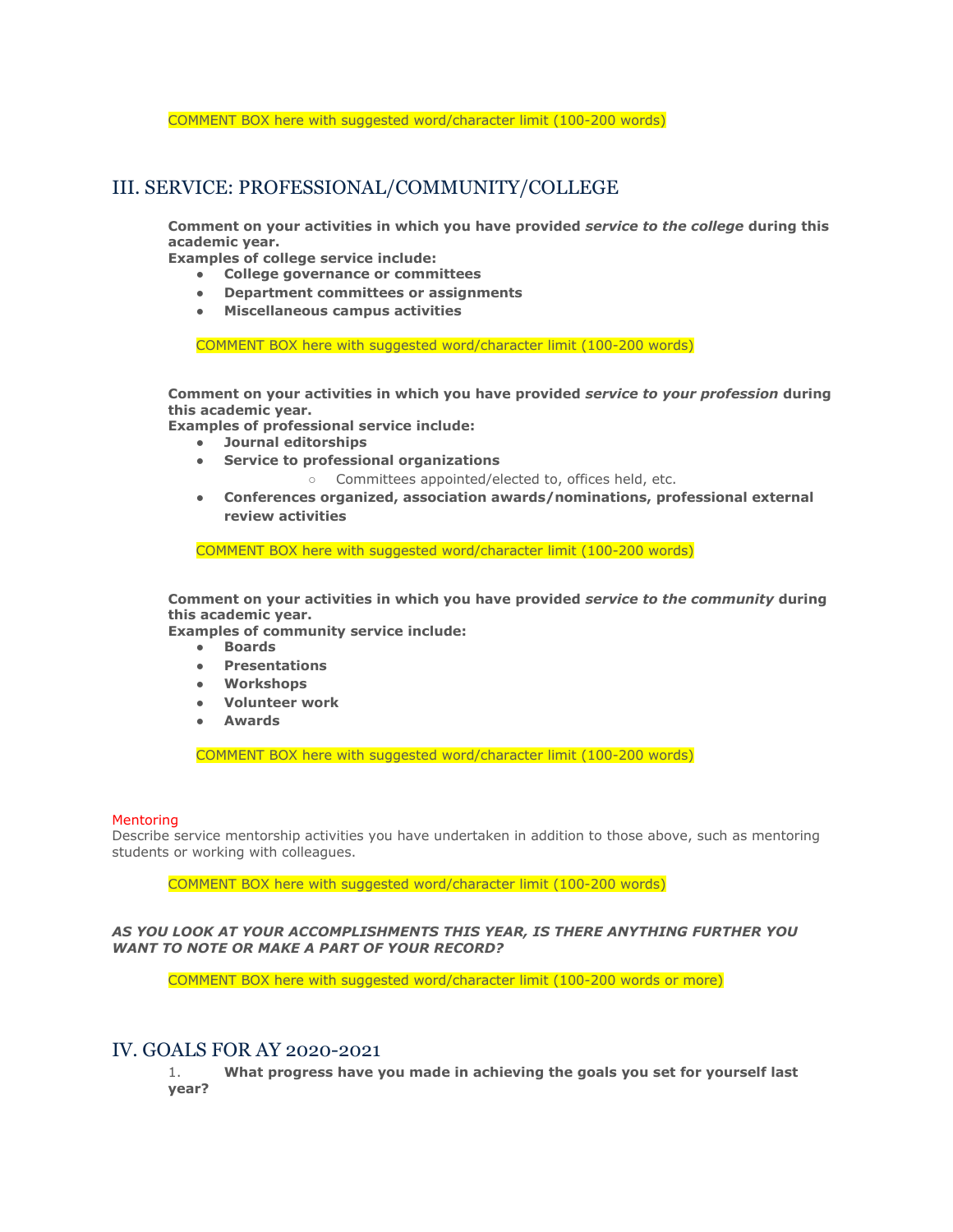2. **What specific goals have you set for yourself over the next academic year (or longer range), whether in teaching, advising, scholarship, professional work, or campus life?**

3. **What is the most important thing Rollins can do to help you achieve these goals?**

COMMENT BOX here with suggested word/character limit (100-200 words or more)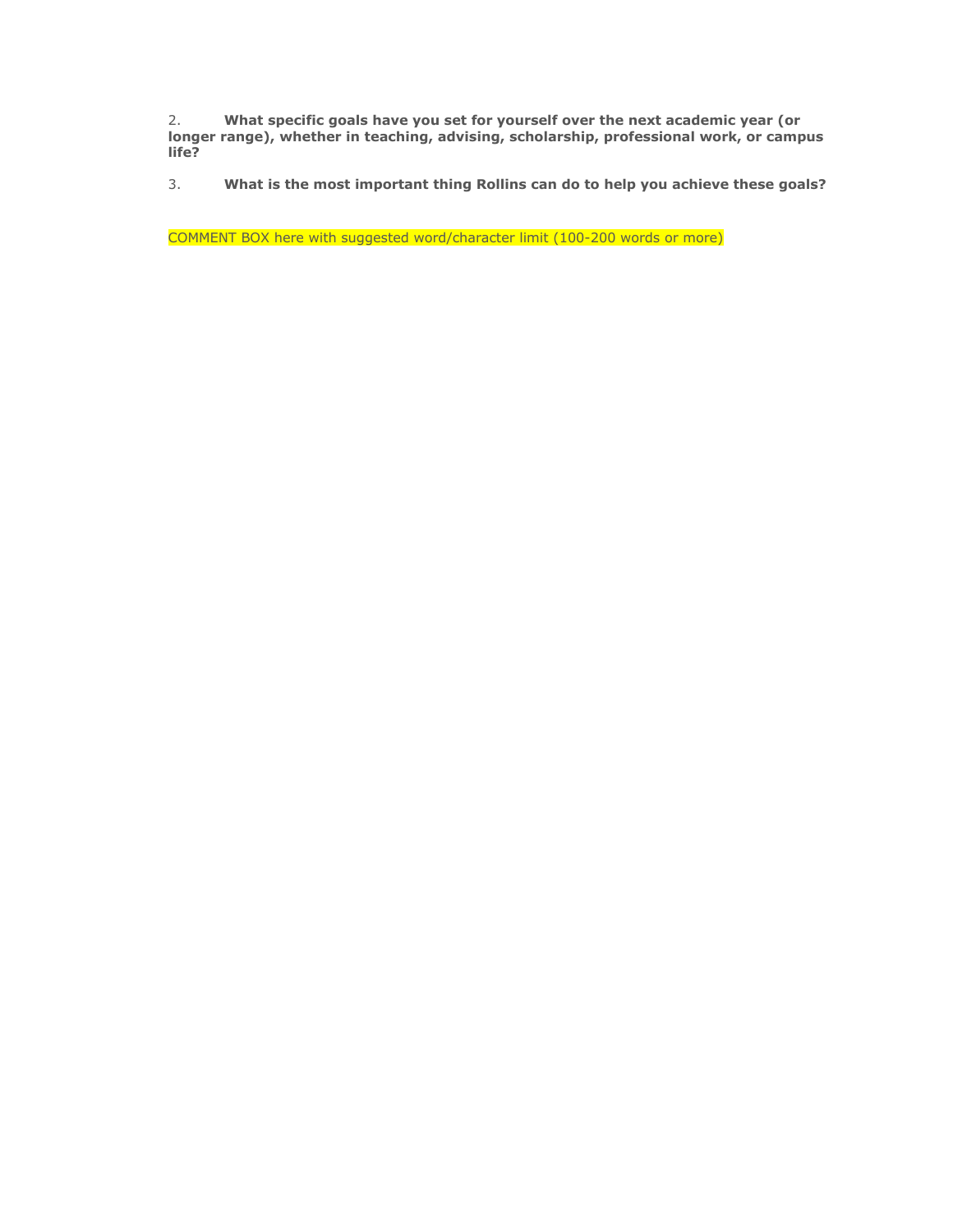## **F. PROCEDURES FOR SENIOR LECTURER AND SENIOR ARTIST-IN-RESIDENCE REVIEWS**

#### **Section 1. Candidate Evaluation Committee Structure and Evaluation**

#### **a. Membership**

The Candidate Evaluation Committee (CEC) will consist of the chair of the department to which the candidate has been appointed and two additional tenured faculty members from the department, if possible.

#### **b. Notification**

Reviews for promotion to senior lecturer and senior artist-in-residence are conducted in the academic year preceding the award. Promotions commence September 1 the year following the review.

By April 15 of each year, the Dean of the Faculty notifies, in writing, those faculty members eligible for promotion to senior lecturer and senior artist-in-residence. The Dean of the Faculty provides them with a timetable for the evaluation process and a description of the materials each candidate must assemble for the evaluation file. Having received the Dean of the Faculty's notification of eligibility, candidates seeking evaluation must inform their department chair and the Dean of the Faculty in writing by May 15.

#### **c. Collection of Materials for Review**

The candidate will upload the following materials to Canvas by the first day that the college is open for business in January:

- 1. CV
- 2. Professional Assessment Statement
- 3. Prior departmental evaluations
- 4. Teaching Portfolio
	- a. Syllabi
	- b. Assignments
	- c. Examples of Student Work
	- d. Reflection on Student Evaluations
	- e. Letters from former students (optional)
	- f. Participation in teaching workshops, etc.
- 5. Supplemental material such as research or creative activity, service activity (optional)

#### **d. Evaluation by Candidate Evaluation Committee**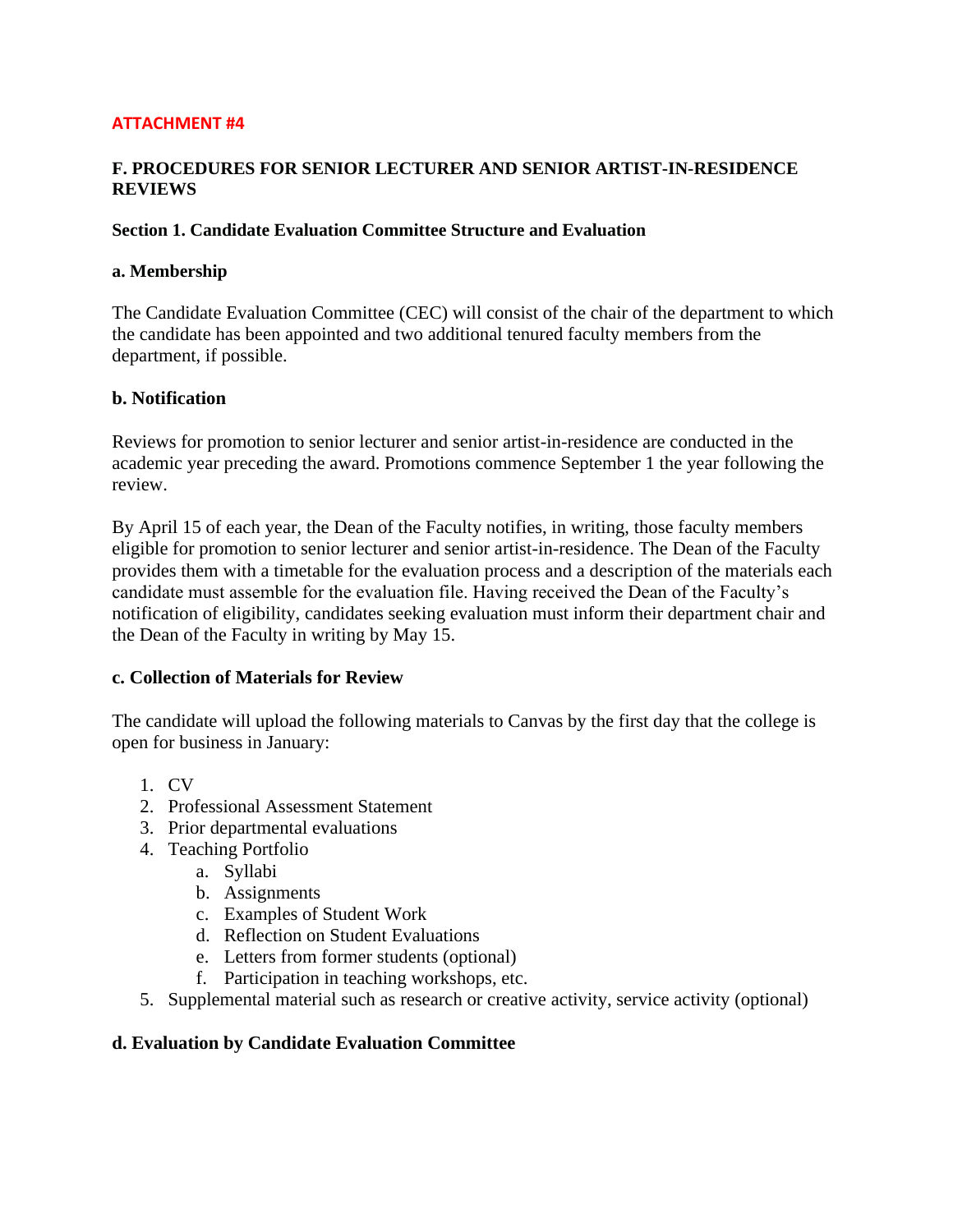Based on a review of the candidate's file, class visit, and meeting with the candidate, the Candidate Evaluation Committee submits a report and recommendation to the Dean of the Faculty and the Provost.

#### **e. Evaluation by the Dean of the Faculty**

Based on a review of the candidate's file, class visit, and meeting with the candidate, the Dean of the Faculty conducts a separate evaluation. The Dean of the Faculty submits a report and recommendation to the Provost.

Candidates must receive a positive recommendation from both the CEC and the Dean to be promoted to senior lecturer/senior artist-in-residence.

## **f. Evaluation by Provost**

Assessing the recommendations from the CEC and the Dean of the Faculty, the Provost makes the final decision.

| Timeline for Promotion to Senior Lecturer and Senior Artist-in-Residence |  |
|--------------------------------------------------------------------------|--|
|--------------------------------------------------------------------------|--|

| Notification by the Dean's office of eligibility | April 15                                            |
|--------------------------------------------------|-----------------------------------------------------|
| Candidate notifies Dean re: intention            | May 15                                              |
| CEC formed                                       | June 1                                              |
| Candidates materials uploaded to Canvas          | The first day that the college is open for business |
|                                                  | in January                                          |
| CEC's letter to Dean and candidate               | March 1                                             |
| Dean's letter to candidate and Provost           | April 15                                            |
| Provost's decision                               | April 30                                            |